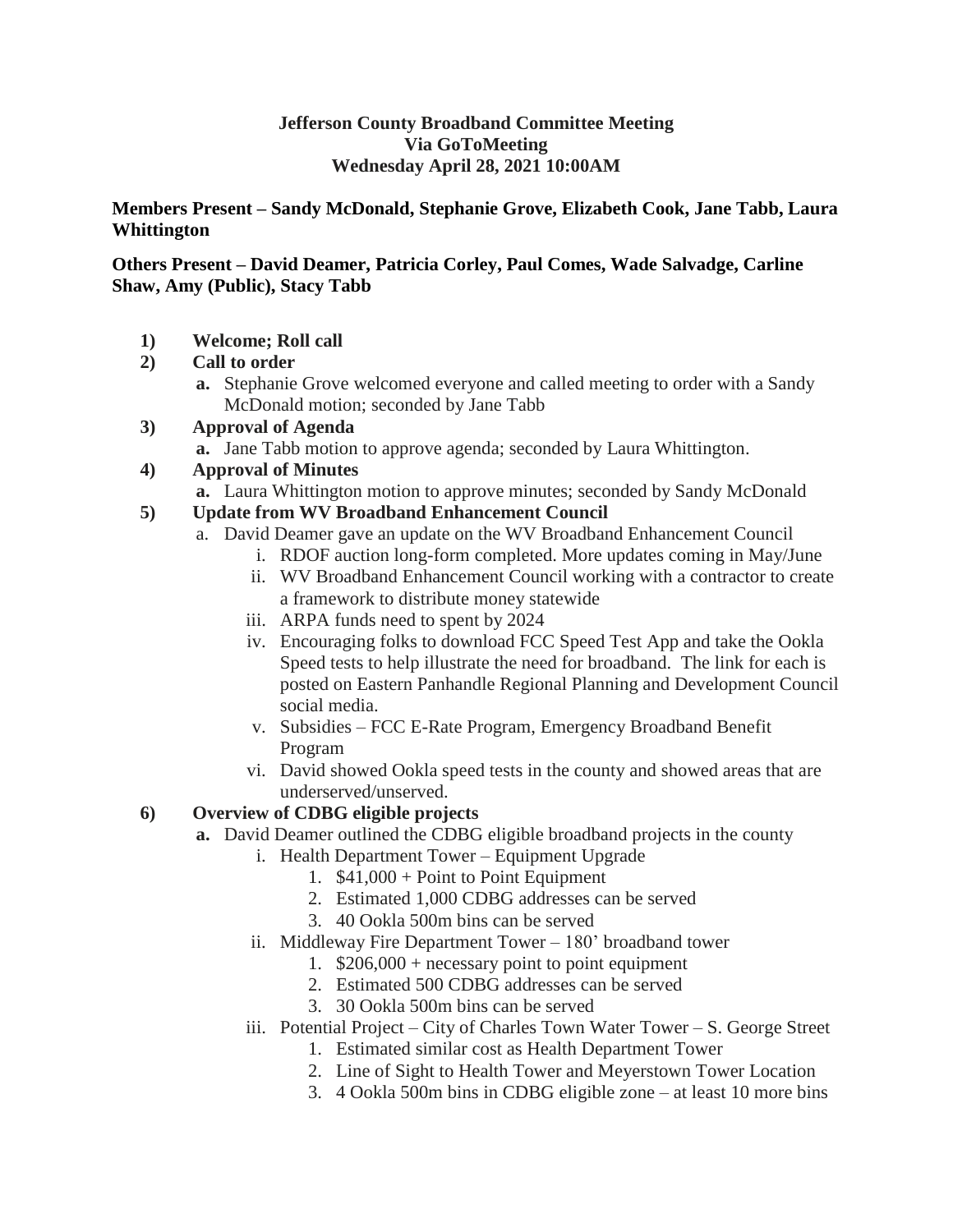- b. Stephanie Grove asked about Blue Ridge Elementary School as a project site
	- i. Commissioner Jackson stated there is a tower near the location
	- ii. David Deamer stated he will follow-up about this location
- c. Commissioner Tabb asked utilizing the American Rescue Plan funding for broadband infrastructure
	- i. Stephanie Grove stated they are awaiting information on guidelines to use the funds

# **7) Bolivar Update**

- **a.** David Deamer highlighted discussion about the Harpers Ferry Water Tank and Bolivar tower location
	- i. Not permitted to equip water tanks or build a smaller broadband tower on premises
	- ii. Tuscawilla Fiber Pilot Study (498 residents served w/ 5 miles of fiber) \$1,020,000. Bolivar/Harpers Ferry - est. 1000 addresses.

## **8) ISP/WISP Review in Jefferson County**

- **a.** David Deamer gave a ISP/WISP update in Jefferson County
	- **i.** Comcast
		- **1.** Discussed expansion of services in Bolivar
		- **2.** Will be participating in the Emergency Broadband Benefit Program
		- **3.** They have worked with Fixed Wireless Service providers in the past in servicing tower and the WISP sends signal out
	- **ii.** Shentel
		- **1.** Fiber to the home in Charles Town/Ranson in the next couple months
		- **2.** Working on expanding fiber further
		- **3.** Fixed Wireless 25-100 Mbps speeds
		- **4.** Fiber 300Mbps 1 Gbps speeds
		- **5.** Will be participating in Emergency Broadband Benefit program
	- **iii.** Morgan Wireless
		- **1.** Strong interest in expanding into Jefferson County
		- **2.** 25+Mbps speeds
	- **iv.** Point Broadband
		- **1.** Have not followed-up with them since last meeting
		- **v.** Frontier
	- **1.** No communication

#### **9) Next steps and timeline / Implementation**

- **a.** David Deamer asked Stephanie Grove if the commission wants to pursue a CDBG grant
	- **i.** Stephanie Grove stated that she would propose it to the Commission
	- **ii.** David and Stephanie discussed how to determine number of households that would sign up for service
		- **1.** Creating a survey to determine price point and service needed in CDBG eligible zones
		- **2.** The survey would also determine if residents/businesses would utilize services.